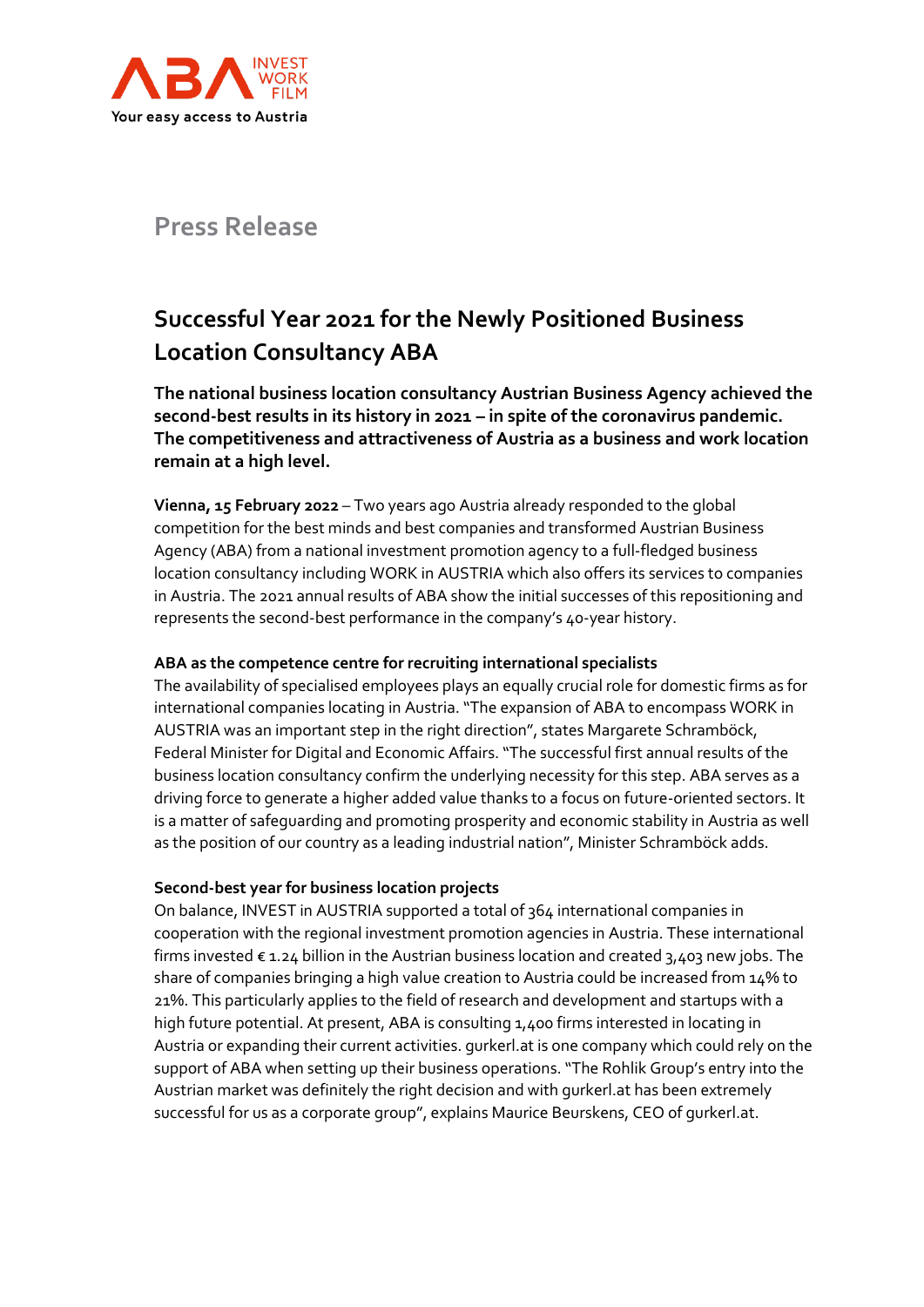

#### **90% success rate in obtaining Red-White-Red – Cards**

WORK in AUSTRIA advised 474 companies and international specialists in 2021 on the issue of residence and employment in Austria. 75% of the procedures to receive a Red-White-Red – Card and other residence permits related to positions in the MINT fields (mathematics, informatics, natural sciences and technology), half of which were IT jobs. The success rate for submitting applications with the support of ABA was about 90%. Furthermore, the WORK in AUSTRIA team responded to 4,199 inquiries on the issue of living and work in Austria.

1,703 people applied for jobs with companies in Austria via the ABA job platform. The Viennese cryptocurrency startup Coinpanion was one of the firms relying on the support provided by ABA. Coinpanion urgently needs IT specialists to build up its platform for cryptocurrency investments. "In the meantime, with the help of ABA, Coinpanion has lured five IT specialists to Austria on the basis of the Red-White-Red – Card, of whom two are from India and one professional each from Iran, Montenegro and Russia. ABA assisted in preparing the documents so that everything could be processed smoothly", says Lars Krumtünger, CFO of Coinpanion.

#### **About € 6 million in additional value creation from international film productions**

The film industry ranks among the sectors which have been the most severely affected by the coronavirus pandemic. FILM in AUSTRIA realised six film projects in 2021, also thanks to the "Comeback" grant. "FBI International", a series broadcast by CBS, was shot in the Großglockner mountain area. Amazon's "Hunters" series used the world-famous World Heritage Site of Hallstadt as a film set in addition to the town of Werfen. Harrison Ford was present for filming on the Schafberg and Loser mountains and Amazon's "Jack Ryan 3" relied on Vienna and Lower Austria as film settings.

#### **This is new at ABA**

In addition to business location projects for international companies, ABA is now also the competence centre for domestic companies searching for international specialists. "Highlyqualified employees comprise a key criterion for every second business location project. Not only does the Austria business location profit from the expansion of ABA, but the company itself also benefits from the synergies generated between INVEST in AUSTRIA, WORK in AUSTRIA and FILM in AUSTRIA", explains René Tritscher, Managing Director of Austrian Business Agency.

#### **WORK in AUSTRIA**

WORK in AUSTRIA offers specific assistance to international and domestic companies as well as the sought-after specialists in all phases of the procedures required to obtain residence permits, especially the Red-White-Red – Card. ABA sees itself as a one-stop-shop for all official procedures with government authorities relating to the recruitment of international